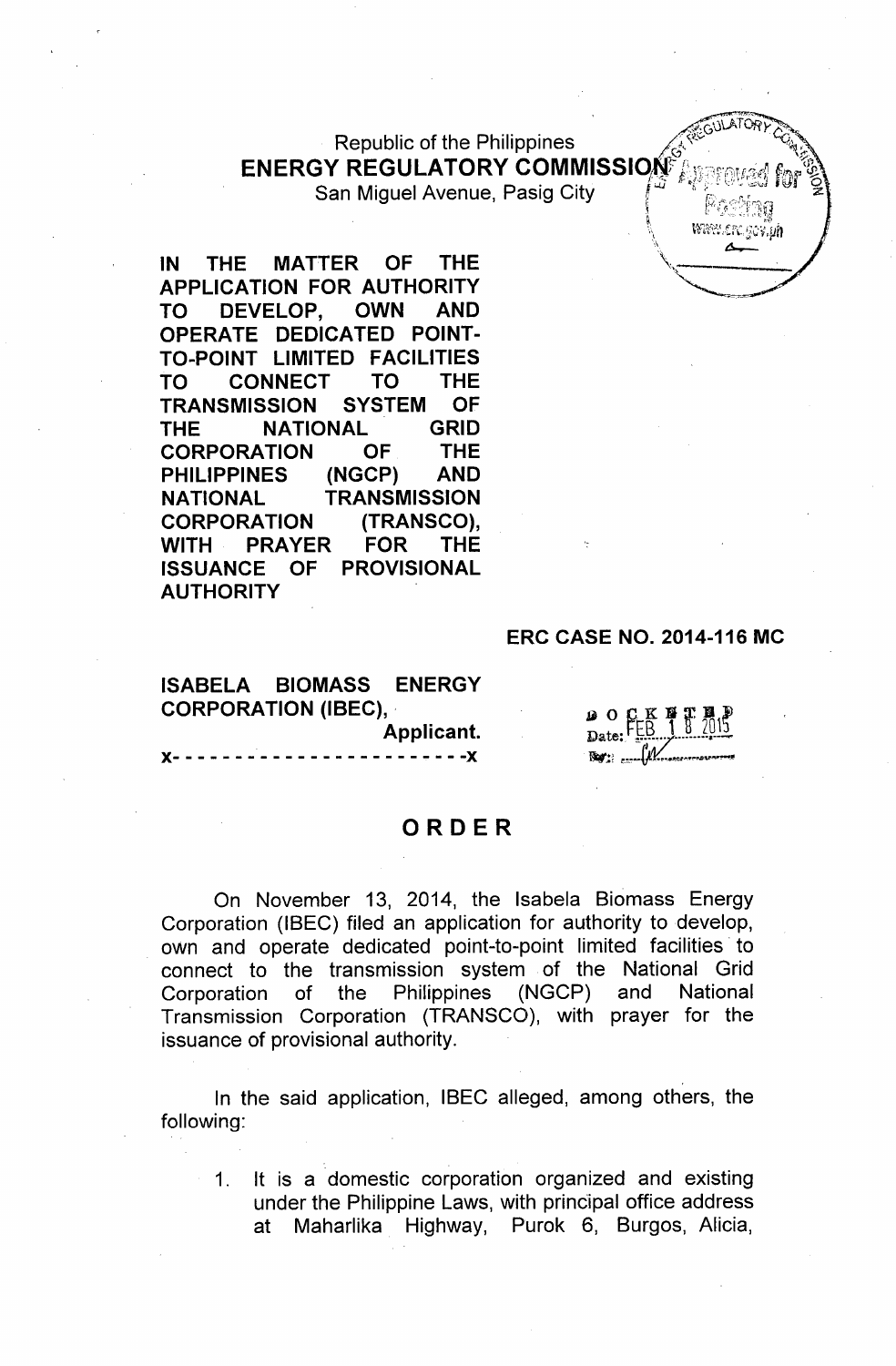Province of Isabela. It may be served with notices, orders and other processes of the Commission through the office address of its undersigned counsel;

- 2. It is engaged in the business of generating, selling and supplying electricity through the exploration, development and utilization of alternative and/or renewable sources of energy and technologies. It has successfully operated two (2) x 2 MW of similar power plants located in Isabela Province owned by two of its incorporators and officers, for the use of rice mill operations - the Golden Season Power Plant in Luna, and the Family Choice Power Plant in Cabatuan. Both power plants embraced the global paradigm shift towards the development and use of clean, cost effective production of electricity, through the utilization of renewable energy resources. Copies of the Articles of Incorporation, By-Laws and Certificate of Incorporation are attached to the application and made integral parts thereto as Annexes "A", "B" and "C", respectively;
- 3. It is constructing a 20 MW rice-husk-fired power plant in Alicia, Isabela (the IBEC Power Plant). It will be the largest rice husk fired-power plant in Luzon which will be operational by 2015. The IBEC Power Plant will run on 100% rice husk as operating fuel. It will be constructed in an 11.94 hectare property acquired by IBEC along the Maharlika Highway, Brgy. Burgos Alicia, Isabela;
- 4. The electricity to be produced by the IBEC Power Plant is intended to be sold under the Renewable Energy Payment (REPA) and Biomass Feed-In-Tariff (FIT) consistent with the pertinent provisions of Republic Act No. 9513 (R.A. 9513) or the "Renewable Energy Act of 2008";
- 5. It intends to connect the IBEC Power Plant to the Santiago-Cauayan 69 kV transmission line of the NGCP through its dedicated point-to-point 500 meters 69 kV single circuit from the power plant site to the end of Santiago-Cauayan 69 kV transmission line (herein referred to as the Connection Assets);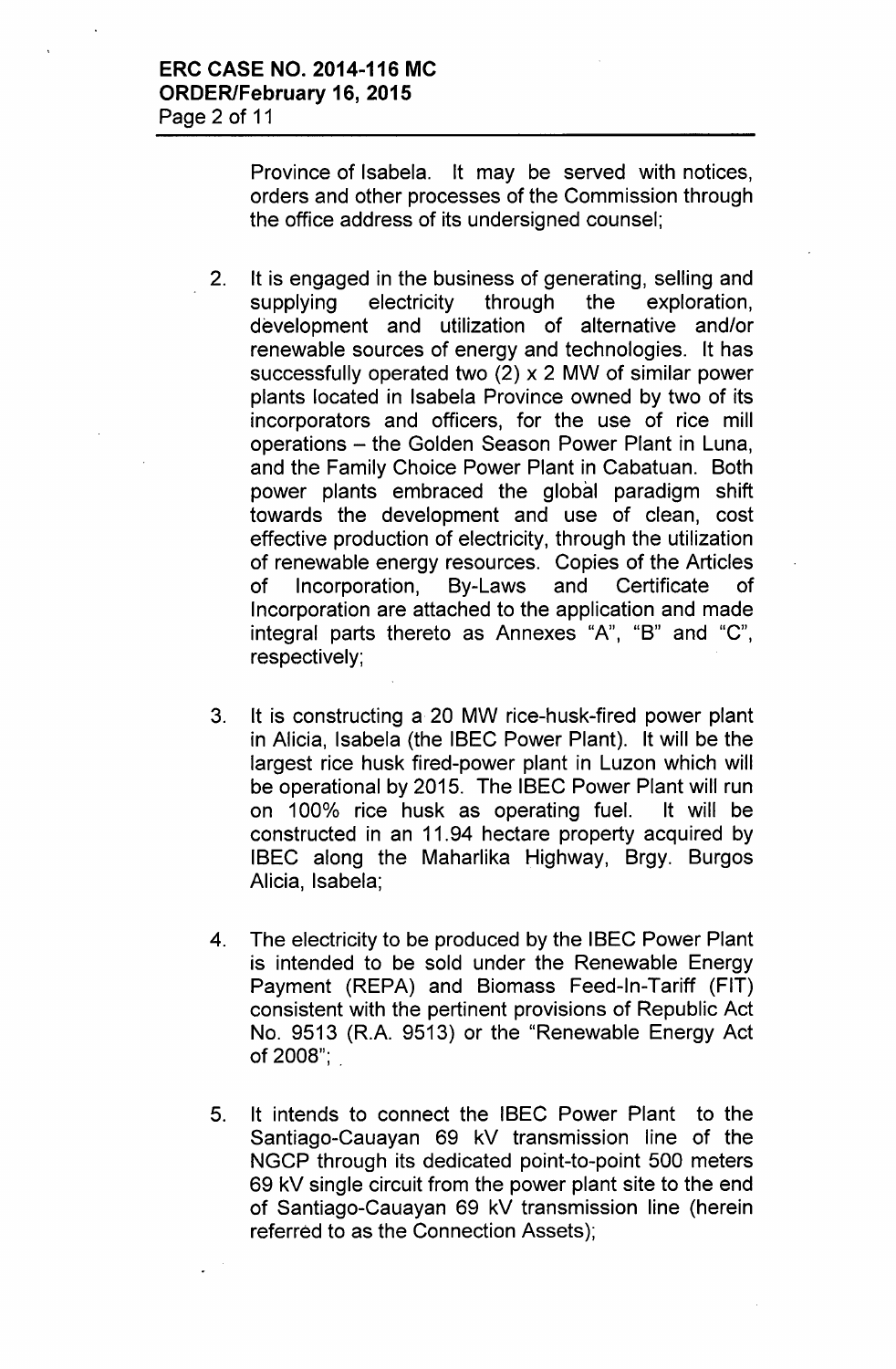6. The proposed interconnection of the IBEC Power Plant is as follows:



7. The filing of the instant application is anchored on Section 9 (f) of R.A. 9136, and Section 5, Rule 5 of its Implementing Rules and Regulations (IRR):

A. R.A.9136

"Section 9. Functions and Responsibilities. xxx

 $(f)$  x x x

A generation company may develop and own or operate dedicated point-to-point limited transmission line facilities that are consistent with the TOP: *Provided,* That such facilities are required only for the purpose of connecting to the transmission syste, and are used solely by the generating facilities, subject to prior authorization by the ERC.  $x x x$ "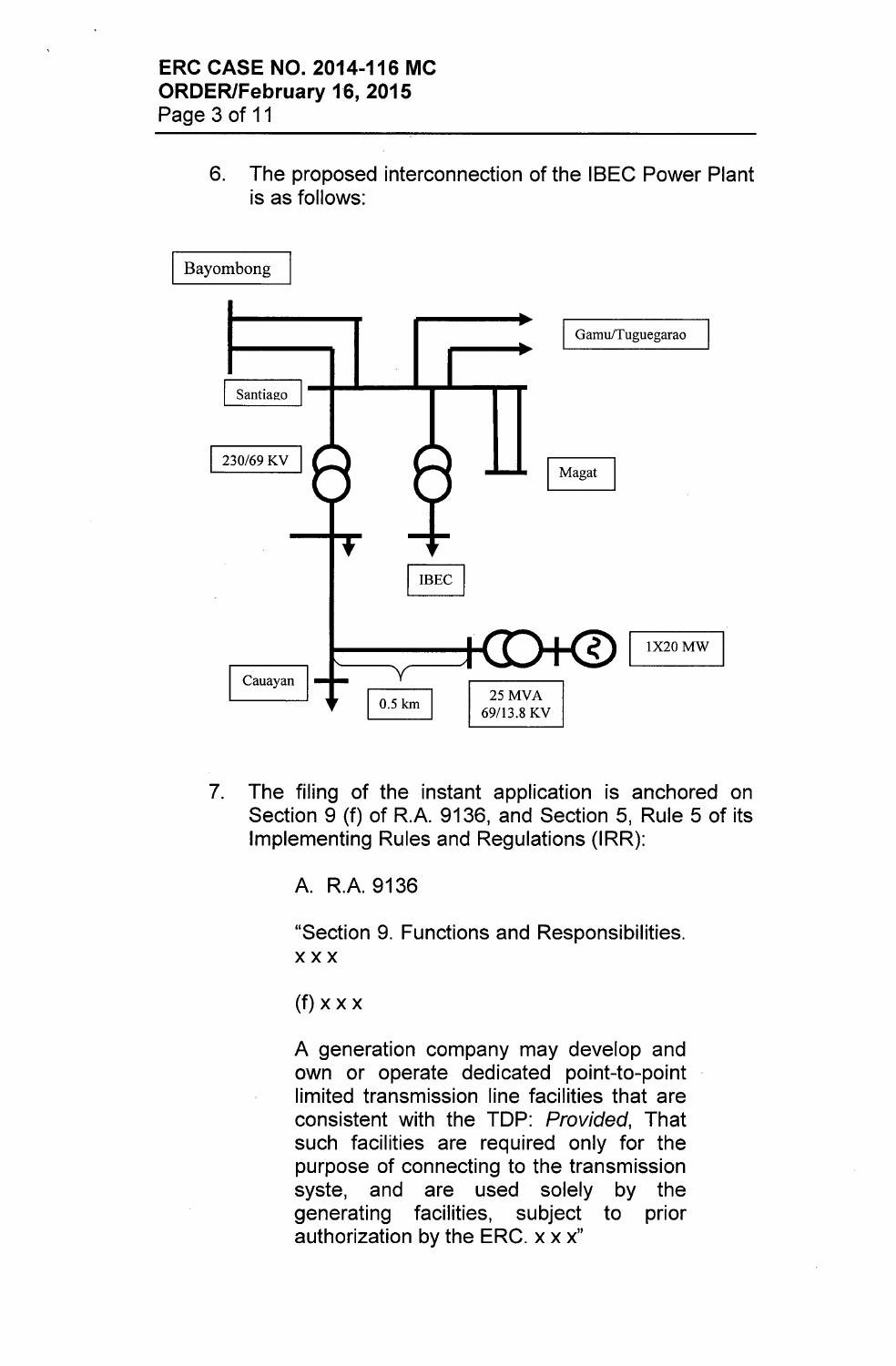#### B. IRR of R.A. 9136

"Section 5. Dedicated Point-to-Point Limited Transmission Facility of a Generation Company.

(a) Subject to prior authorization from ERC, TRANSCO or its Buyer of Concessionaire may allow a Generation Company to develop, own and/or operate dedicated point-to-point limited transmission facilities: *Provided,* That:

- (i) Such dedicated point-to-point limited transmission facilities are required only for the purpose of connecting to the Grid which will be used solely by the Generation Facility, and are not used to serve End-users of Suppliers directly;
- (ii) The facilities are included and consistent with the TOP as certified by TRANSCO or its Buyer or Concessionaire; and
- (iii) Any other documents that may be required by the ERC."
- 8. The IBEC Power Plant has already complied with the local and international environmental standards. It has secured the necessary Environmental Compliance Certificate (ECC) from the Department of Environment and Natural Resources (DENR) for its IBEC Power Plant, attesting to its compliance with the Environmental Impact Assessment (EIA) requirements as prescribed in accordance with the Presidential Decree No. 1586;
- 9. The IBEC Power Plant is expected to provide significant development, socio-economic and environmental impact not only to the host barangay but also to the Municipality of Alicia as well as the entire Province of Isabela. The project will generate new employment opportunities to the people of Isabela. It would be able to contribute to the socio-economic development of the Municipality of Alicia, particularly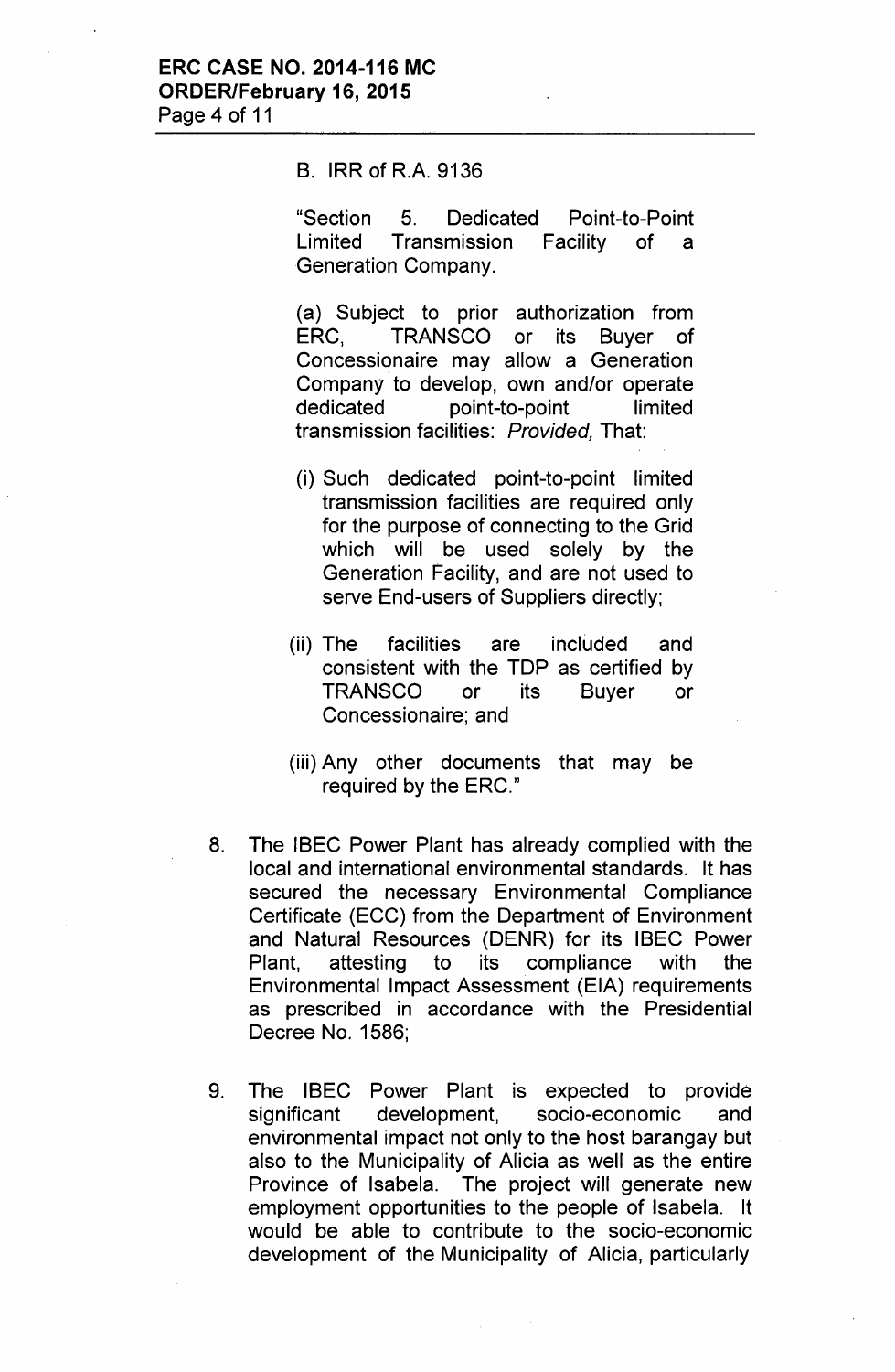the upliftment of the standard of living of the Filipino farmers through the provision of additional income to their families as an offshoot of the provision and purchase of biomass feedstock to the power plant. Thus, its proposed project was endorsed by the Sangguniang Sayan of Alicia and the Barangay Council of Burgos in support of the project;

- 10. On February 3, 2014, NGCP evaluated and issued the Third (3rd) Party Review Report of System Impact Study (SIS) for the IBEC Power Plant's proposed connection point. Under the SIS, it was established that the proposed IBEC Power Plant is technically feasible to connect to the Luzon transmission grid through the Santiago-Cauayan 69 kV transmission line. A copy of the SIS and the letter dated February 3, 2014 of NGCP with the subject "Review Report of the Third Party SIS for the 20 MW Biomass Power Project" are attached to the application and made integral part thereto as Annex "D" and "E", respectively;
- 11. It has already filed with the Commission an application for the issuance of a Certificate of Compliance (COC) for the IBEC Power Plant;
- 12. The total estimated cost of the Connection Assets is PhP2,OOO,OOO.00which shall be funded by it. It has been formed to own and operate the 20 MW rice huskfired power plant in the Province of Isabela. IBEC was incorporated in August 2012 by the province's major rice millers as stockholders and officers. It has a capitalization of Five Million Pesos (PhP5,OOO,OOO.00). Its Company Profile is attached to the application and made an integral part thereto as Annex "F";
- 13. It will avail of the Feed-in-Tariff (FIT) mechanism for the renewable energy developers. It is in the process of completing all the documentary requirements of the DOE for the Declaration of Commerciality (DOC). Its qualification under the FIT system and the issuance of appropriate Certificate of Compliance (COC) by the Commission shall be determined upon successful commissioning and commercial operation of the IBEC Power Plant;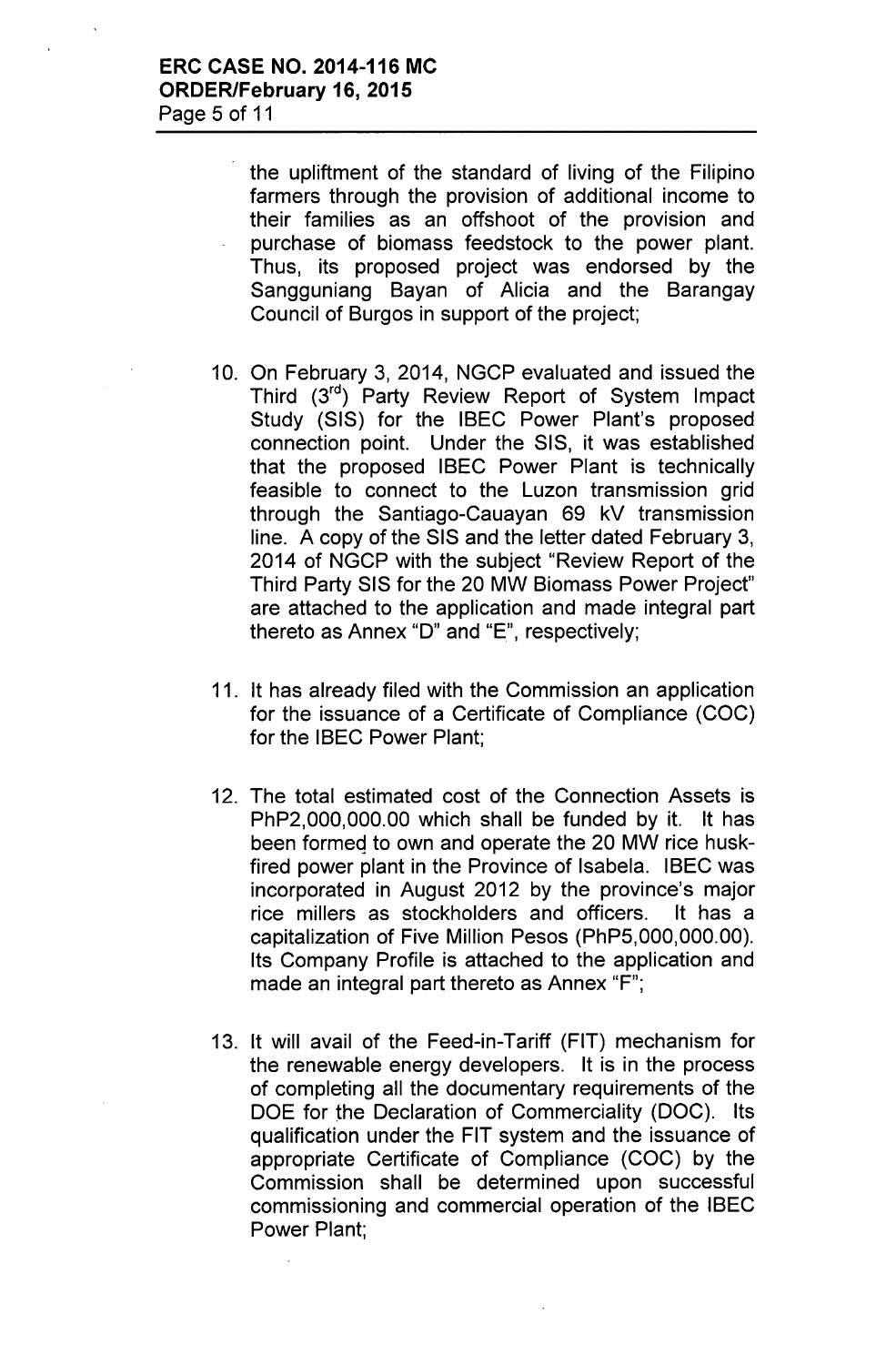- 14. It has the technical and financial capability to develop, construct, operate, and maintain the transmission line. The proposed Connection Asset will be exclusively used by IBEC for the operations of its power plant and will be constructed by JC Electrofields Power System Inc., a corporation engaged in engineering, design and construction services;
- 15. The IBEC Facility Study was approved by NGCP on July 11,2014 (Net Access-KAP-RRA-2014-07-174);
- 16. The design and technical specifications of the proposed Connection Assets are consistent with the standards set forth by the Philippine Grid Code (PGC) of the Philippines;

#### **ALLEGATIONS IN SUPPORT OF THE MOTION FOR PROVISIONAL AUTHORITY**

- 17. Rule 14 of the Commission's Rules of Practice and Procedure authorizes the issuance of a provisional authority or an interim relief prior to a final resolution, provided that the facts and circumstances of the case warrant the Commission's exercise of discretion to issue a provisional authority;
- 18. It is a declared Policy of the State to encourage the development and utilization of renewable energy resources as tools to effectively prevent, or reduce, harmful emissions and thereby balance the goals of economic growth and development with the protection of health and the environment (Section 2, Republic Act No. 9513). As an answer to the call of the national government to encourage investment, IBEC is already undertaking construction of its power plant which is expected to be completed in the year 2015 and will generate 20 MW of clean and renewable energy sources;
- 19. On Janaury 13, 2014, the DOE has issued the "Confirmation of Commerciality" to the IBEC Power Plant project affirming IBEC to develop and operate a biomass energy system consistent with R.A. 9513. A copy of the Confirmation of Commerciality is attached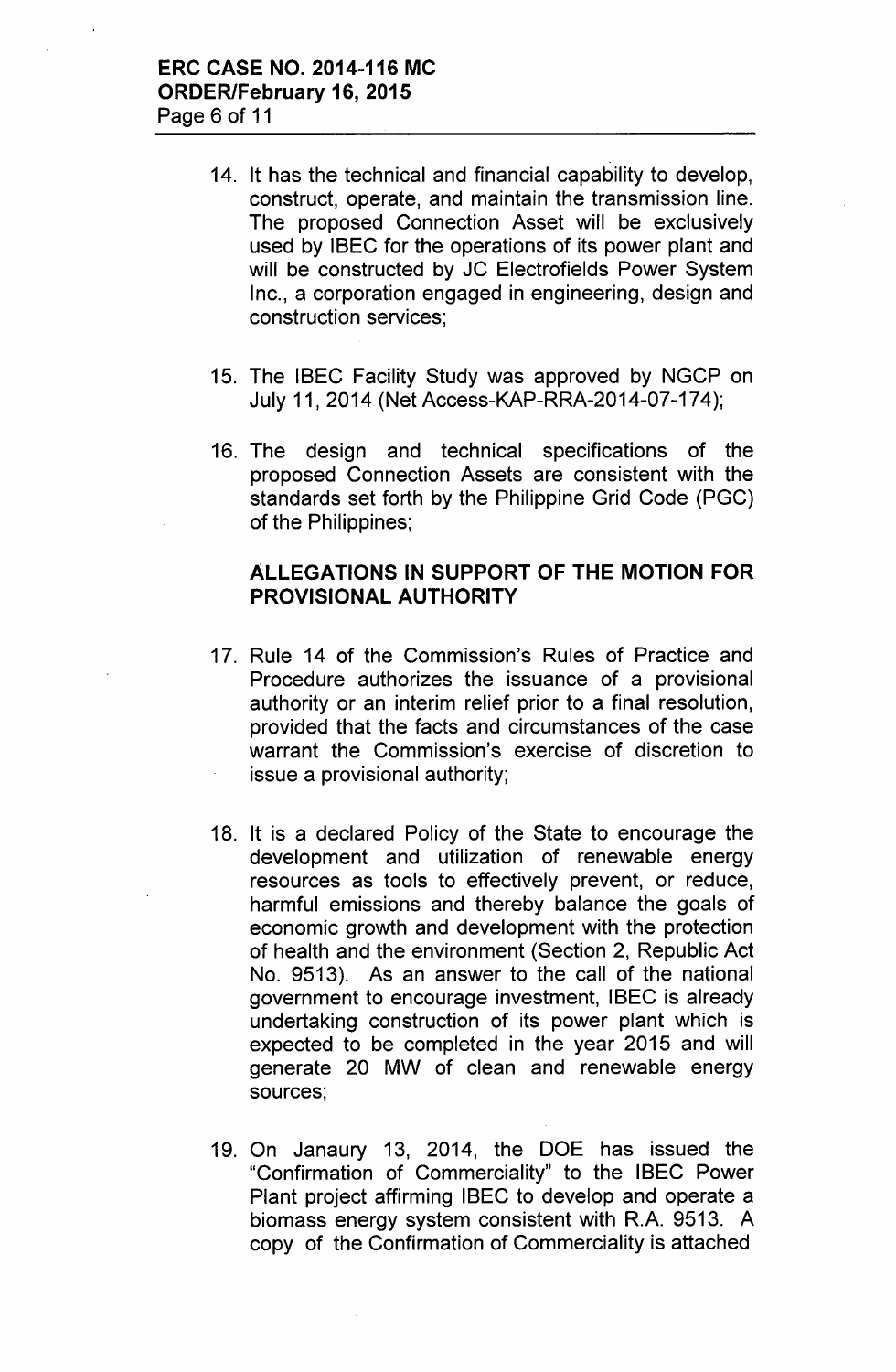, .

to the application and made integral part thereto as Annex "G'",

- 20. With the issuance of the Confirmation of Commerciality, it needs to construct the Connection Assets subject of the instant application to connect to the Santiago-Cauayan 69 kV transmission line. As such, the Connection Assets should be constructed at the soonest possible time since they will be necessary to the test, commission and dispatch the power generated by the IBEC Power Plant. Hence, there is a need for the issuance of a provisional authority allowing IBEC to connect its power plant to the Santiago-Cauayan 69 kV transmission line;
- 21. It undertakes to submit additional documents as may be required by the Commission in the course of the evaluation and proceedings of this case; and
- 22. It prays that the Commission provisionally approves the instant application authorizing it to develop, own and operate a dedicated point-to-point limited transmission line facilities to connect its Power Plant to the Santiago-Cauayan 69 kV Transmission Line of NGCP.

It further prays that after hearing on the merits, the Commission issue a Decisiion declaring the provisional authority issued as permanent.

Finding the said application to be sufficient in form and in substance with the required fees having been paid, the same is hereby set for initial hearing, expository presentation, pre-trial conference and evidentiary hearing on March 18, 2015 (Wednesday) at ten o'clock in the morning (10:00 A.M.) at the ERC Hearing Room, 15<sup>th</sup> Floor, Pacific Center Building, San Miguel Avenue, Pasig City.

IBEC is hereby directed to cause the publication of the attached Notice of Public Hearing, at its own expense, once (1x) in a newspaper of general circulation in the Philippines, with the date of the publication to be made not later than ten (10) days before the scheduled date of initial- hearing. It is also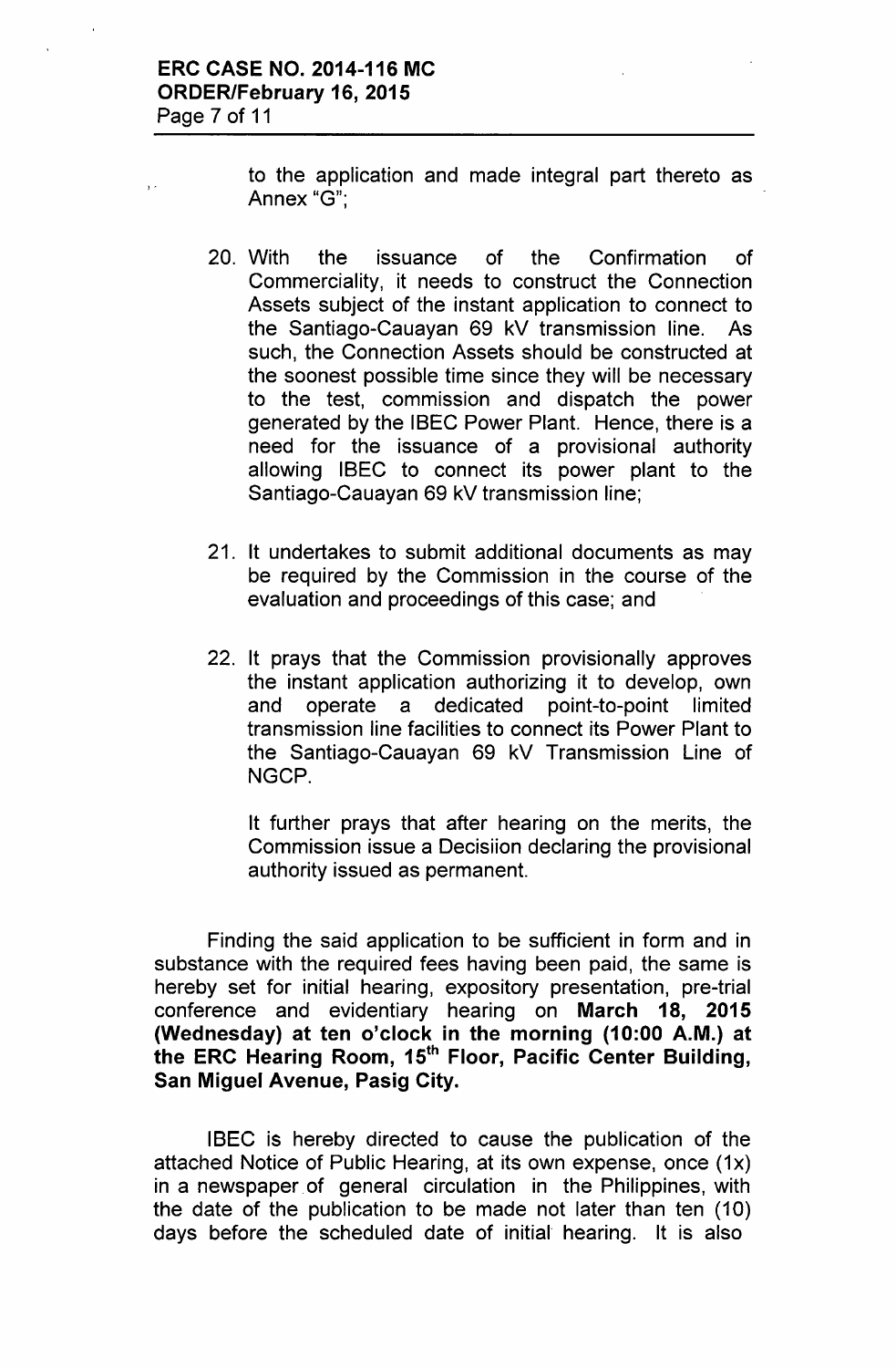directed to inform the consumers within its franchise area, by any other means available and appropriate, of the filing of the instant application, its reasons therefor, and of the scheduled hearing thereon.

Let copies of the application, this Order and the attached Notice of Public Hearing be furnished the Office of the Solicitor General (OSG), the Commission on Audit (COA), and the Committees on Energy of both Houses of Congress. They are hereby requested, if they so desire, to send their duly authorized representatives at the scheduled hearing.

Likewise, let copies of this Order and the attached Notice of Public Hearing be furnished the Offices of the Governor of the Province of Isabela, Mayors of the Cities of Cauayan and Santiago and Municipality of Alicia, Isabela for the appropriate posting thereof on their respective bulletin boards.

IBEC is hereby directed to furnish all those making requests therefor with copies of the application and its attachments, subject to reimbursement of reasonable photocopying costs.

On the date of the initial hearing, IBEC must submit to the Commission its written Compliance with the jurisdictional requirements attaching therewith, methodically arranged and duly marked, the evidences on the actual posting and publication of the Notice of Public Hearing consisting of certifications issued to that effect, signed by the afore-mentioned Governor, Mayors and or their duly authorized representatives, bearing the seals of their offices, and the affidavit of the Editor or Business Manager of the newspaper where the said Notice of Public Hearing was published together with the complete issue of the said newspaper, and such other proofs of compliance with the requirements of the Commission.

IBEC and all interested parties are directed to submit, at least five (5) days before the date of initial hearing and pre-trial conference, their respective Pre-trial Briefs containing, among others:

a) A summary of admitted facts and proposed stipulation of facts;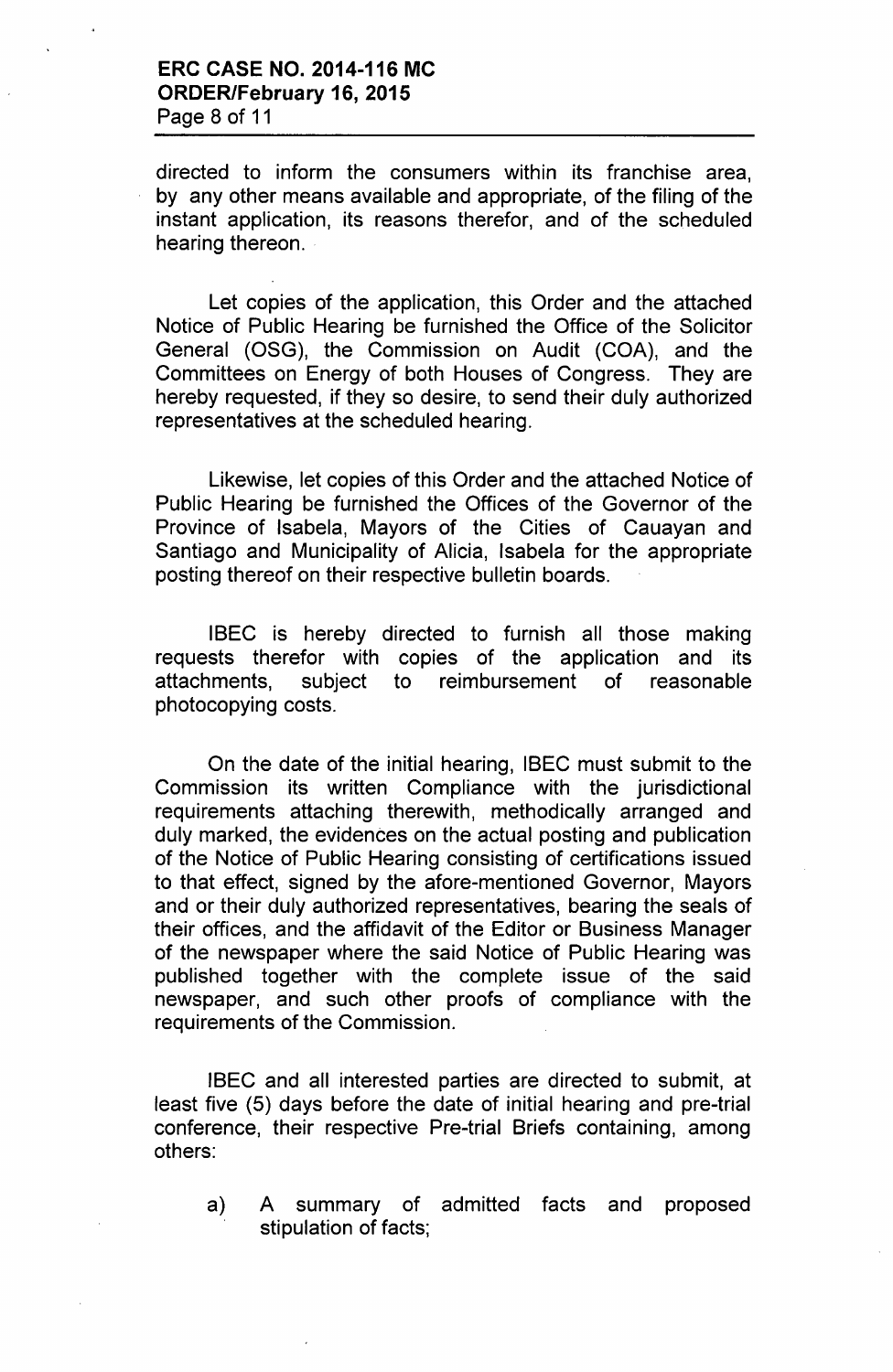- b) The issues to be tried or resolved;
- c) The documents or exhibits to be presented, stating the purposes and proposed markings therefore; and
- d) The number and names of the witnesses, with their written testimonies in an individual affidavit form, to be attached to the Pre-trial Brief.

Failure of IBEC to submit the required Pre-trial Brief and Judicial Affidavits of its witnesses within the prescribed period shall be a ground for cancellation of the scheduled hearing, and the resetting of which shall be six (6) months from said date of cancellation.

As part of the pre-trial conference, IBEC must also be prepared to make an expository presentation of its application, aided by whatever communication medium that it may deem appropriate for the purpose, in order to put in plain words and explain, for the benefit of the consumers and other concerned parties, what the application is all about and the reasons and justifications being cited in support thereof.

## SO ORDERED.

Pasig City, February 16, 2015.

## FOR AND BY AUTHORITY OF THE COMMISSION:

 $\bigcup$ ferm*1* 1. 16 ZENAIDA G. CRUZ-DUCU Chairperson  $\mu$ 

L / JS/ERC CASE NO. 2014-116 MC IBEC ORO.doc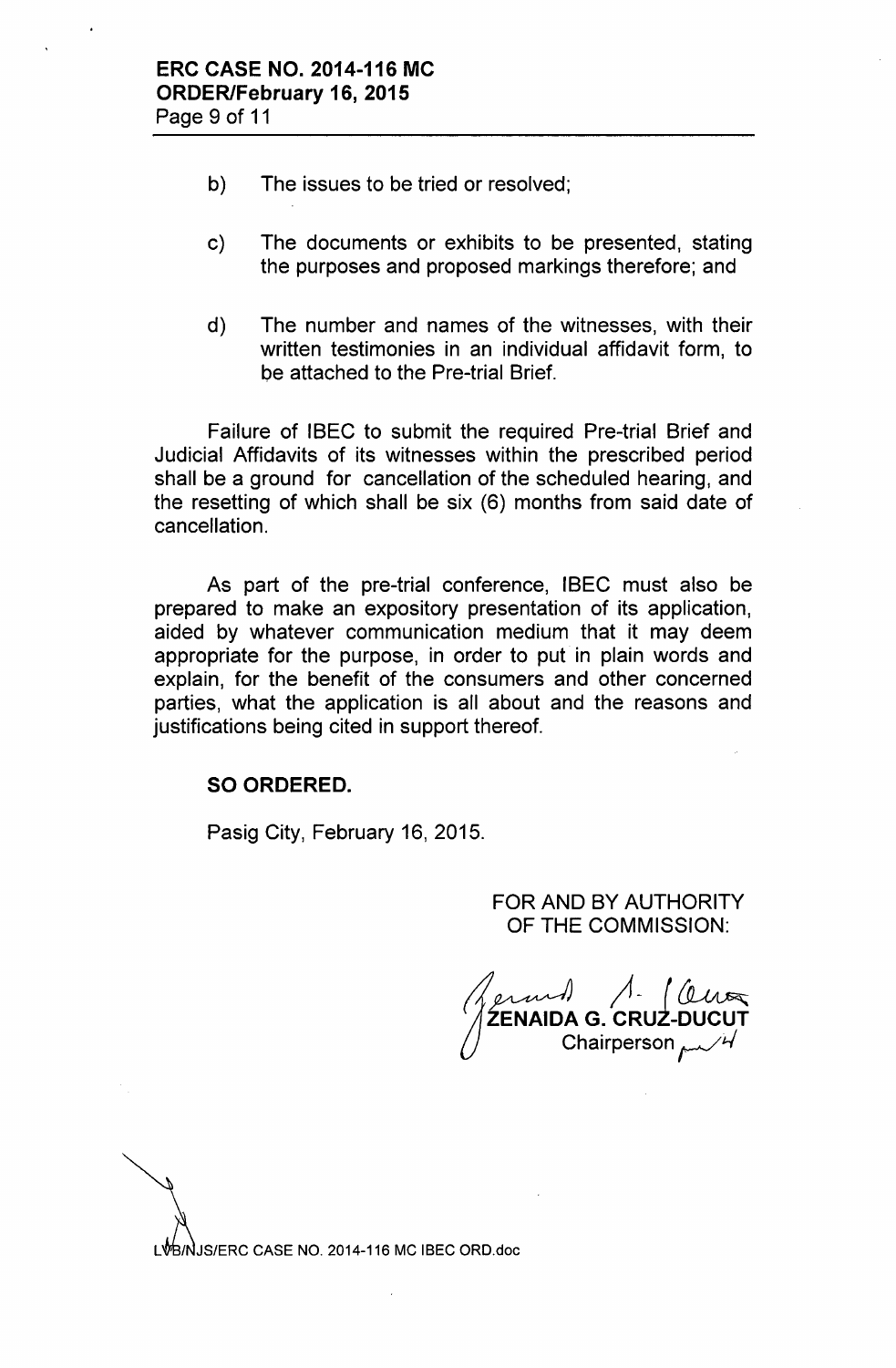#### Copy Furnished:

## 1. VEGA AND VEGA LAW OFFIVES

Atty. Paul S. Vega, REE Counsel for the Applicant Unit 4H, High Pointe Building 1184 Chino Roces Avenue, Makati City

- 2. ISABELA BIOMASS ENERGY CORPORATION (IBEC) Maharlika Highway, Purok 6, Burgos, Alicia, Isabela
- 3. NATIONAL TRANSMISSION CORPORATION (TRANSCO) TRANSCO Main Building, Quezon Avenue corner BIR Road, Diliman, Quezon City
- 4. NATIONAL GRID CORPORATION OF THE PHILIPPINES (NGCP) NGCP Building, Quezon Avenue cor. BIR Road Diliman, Quezon City, Metro Manila
- 5. Office of the Solicitor General 134 Amorsolo Street, Legaspi Village Makati City, Metro Manila
- 6. Commission on Audit Commonwealth Avenue Quezon City, Metro Manila
- 7. Senate Committee on Energy GSIS Bldg., Roxas Blvd., Pasay City Metro Manila
- 8. House Committee on Energy Batasan Hills, Quirino City, Metro Manila
- 9. Office of the President-PCCI 3<sup>rd</sup> Floor, Chamber and Industry Plaza (CIP) 1030 Campus Avenue corner Park Avenue McKinley Town Center, Fort Bonifacio, Taguig City
- 10. Office of the City Mayor Cauayan City, Isabela